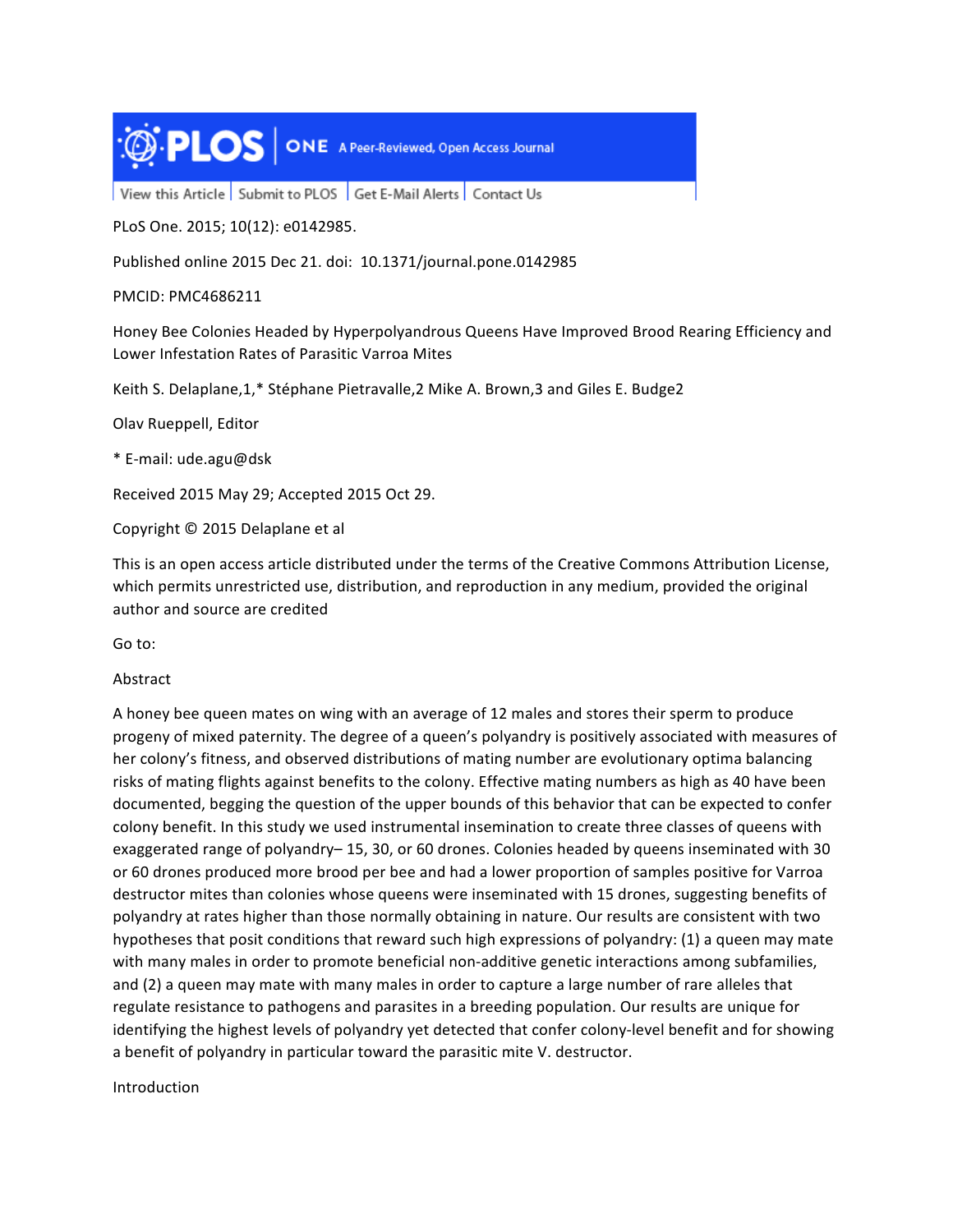The honey bee queen (Apis mellifera L) mates with many males, stores their sperm in her spermatheca, and thereafter uses the sperm to fertilize her life's output of eggs. This habit, called polyandry, results in daughters of mixed paternity, with the number of patrilines in a colony potentially equaling the number of males represented in the queen's spermatheca. Field studies have shown a positive relationship between a queen's expression of polyandry and measures of her colony's fitness, including population growth, weight gain [1], and survival [2]. Numerous hypotheses have been put forward to explain colony-level adaptive benefits of this behavior: Polyandry (1) provides for beneficial non-additive interactions among subfamilies resulting in a more resilient colony [3,4], (2) increases environmental stability by "averaging out" extreme phenotypes [5], (3) reduces variance in the production of diploid males (which are sterile and normally killed by workers) [6], and (4) increases genetic variation within colonies, reducing the likelihood that parasites or pathogens will decrease worker populations to a point that jeopardizes colony survival and reproduction [7]. It was Keller and Reeve [8] who pointed out that all these constitute variations on a single genetic variability (GV) hypothesis in distinction to other contenders such as sperm dose [9,10] or genetic correlations between mating frequencies of males and females [11]. And although none of these hypotheses is mutually exclusive [4], it is safe to say that the GV hypothesis holds a prominent place in theory and experimental support.

In the case of hypothesis (4), support has come in a string of papers arguing that parasites and pathogens are among the most powerful selectors favoring polyandry in social insects [12,13,14,15]. Field studies have shown a positive relationship between polyandry and a colony's resistance to the diseases chalkbrood and American foulbrood [16,17,18].

But in the case of rare specialist alleles such as those conferring disease or parasite resistance, a simple GV model for polyandry's benefits may require more nuance. Theory shows that over 90% of the change in within-colony genetic relatedness is explained by a queen's first 6 matings [12], but honey bee queens routinely reach beyond this asymptote and mate, on average, with  $12.0 \pm 6.3$  males [19] and some up to 40 [20]. At a superficial level it looks like the more the better–but not for the simple reason of greater within-colony variation as shown by Palmer and Oldroyd [12]. Rather, it has been suggested that benefits of polyandry accrue from a queen capturing more of the relatively rare resistance alleles in a breeding population [21]; therefore, we propose a modification of hypothesis (4) under the influence of (5) a rare allele model.

In the context of genetic resistance to novel parasites, the rare allele model may be of key importance and begs the question of the constraints limiting higher mating numbers in nature. These constraints are thought to be risks to the queen from sexually-transmitted diseases [22] and hazards associated with repeated mating flights. But these constraints may be modified under selection by a sufficiently virulent parasite for which there are few resistance alleles.

The mite Varroa destructor Anderson and Trueman provides a model of such a virulent parasite. On its newest host A. mellifera this mite triggers multiple pathologies at the level of individual bee and colony. Left untreated, most managed colonies in temperate zones die within 3–4 years of initial infestation [23]. Being a non-natural parasite, V. destructor also provides a good system for testing a rare allele model because A. mellifera has relatively few resistance alleles for it.

A first step in analyzing the rare allele model is to confirm if high degrees of polyandry do in fact confer benefit against a model parasite such as Varroa. In this study we created three classes of honey bee queens with exaggerated ranges of polyandry by instrumentally inseminating each with semen from 15,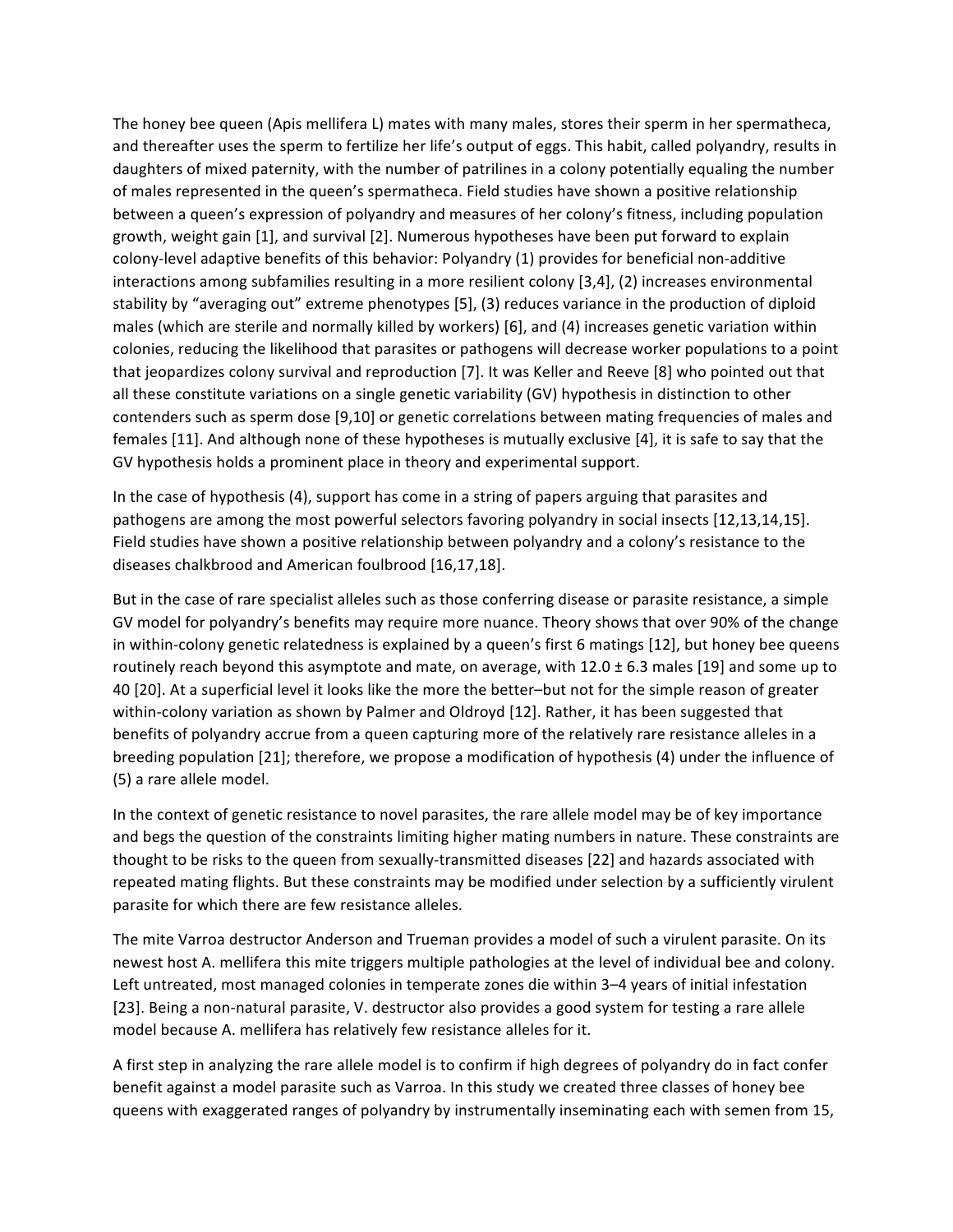30, or 60 drones. We measured colonies headed by these queens for various fitness indicators including presence of V. destructor. Our purpose was to identify lower ranges of effective polyandry in the context of this highly damaging parasite. Moreover, given the ongoing honey bee health crisis, it is important to examine the extent to which benefits of polyandry can be delivered to managed systems.

Go to:

### Materials and Methods

### Queens and Insemination Procedure

This experiment was conducted in the summers of 2012 and 2013 at research apiaries maintained by Fera (North Yorkshire, UK). Each year, sister virgin queens were reared from one common mother and emerged and maintained individually in polystyrene mating nuclei (Apidea Vertriebs AG, Switzerland) during and after the insemination procedure. Each virgin queen was instrumentally inseminated with semen of 15 drones, 30 drones, or 60 drones (see resulting n below). Because our independent variable was polyandry and not genetic variation per se, we wanted to narrow the range of genetic variation available from our drone pool. We did this each year by identifying 15 pre-existing colonies to serve as drone sources, their number chosen to match the multiples in our experimental design. Queens inseminated with 15 drones received semen from one drone from each of the 15 colonies; queens receiving 30 drones got two drones per source colony, and queens receiving 60 drones got four drones per source colony. Queens were instrumentally inseminated with standard methods [24,25], including constant care of queens by nurse bees in nucleus colonies before and after insemination and supplementary 1-min treatments of CO2 the day after insemination (CO2 stimulates egg-laying [26]). Polyandry was achieved by collecting semen from the target number of drones into one capillary tube, expelling the contents into a small vial, adding an equal volume of sterile physiological saline, manually mixing the contents, then drawing it back into the capillary tube for subsequent inseminations [24]; admixture with saline was done to promote homogenous expression of drones within each treatment group. The insemination volume for every queen was fixed at 8  $\mu$  [25] from the pooled, homogenized sample.

#### **Experimental Colonies**

Each year one dedicated apiary was established, each colony of which comprised of ca 1 kg adult bees, three frames of brood of mixed ages, and two combs of honey. Colonies were established in single brood-chamber British national hives, fed supplemental sugar solution and protein as necessary, and provisioned with honey supers as needed to accommodate incoming nectar collected by foragers. Each colony was assigned one of the three experimental treatments: (1) queen inseminated with semen of 15 drones, (2) 30 drones, or (3) 60 drones. After inseminated queens were confirmed as egg-layers in their respective nuclei, each was caged, placed into one of the full-sized field colonies, and released after 1-3 days. After all queens were released, all colonies were maintained for another 6 weeks to ensure adequate queen egg-laying performance and to allow time for incipient worker bee populations (of uncontrolled genetic backgrounds) to die off. This resulted in beginning treatment replicate numbers of (1) 15 drones: n = 62012 and 52013, (2) 30 drones: n = 82012 and 52013, or (3) 60 drones: n = 92012 and 42013.

#### Dependent Variables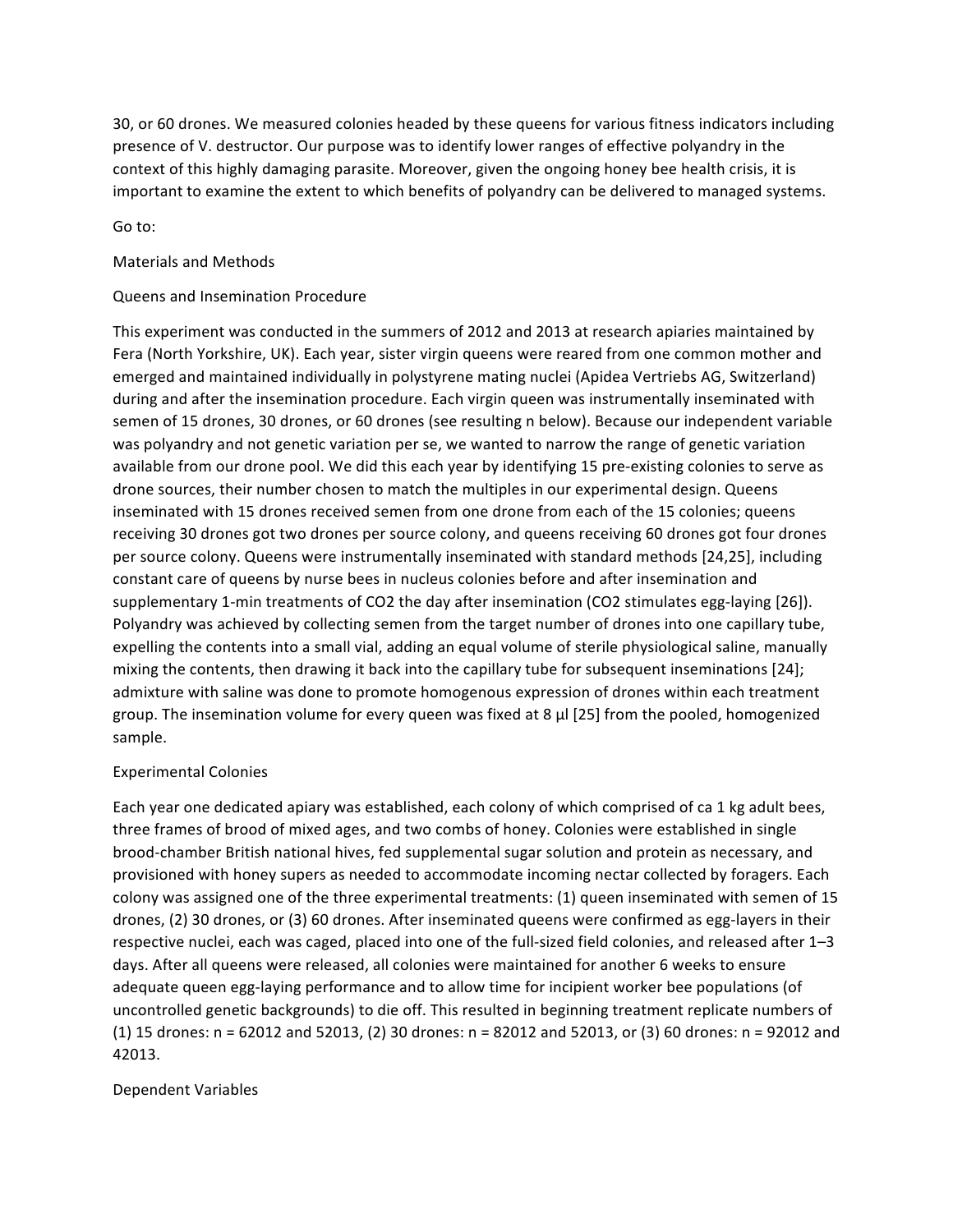Each year after week 6 we sampled surviving colonies to determine worker bee population, brood production, daily comb construction, and presence of Varroa mites. For colonies set up in 2012, samplings were made on 25 Jul 2012, 13 Aug 2012, 30 Aug 2012, 26 Sep 2012, 1 Nov 2012, 3 Dec 2012, 7 Jan 2013, 5 Feb 2013, 27 Mar 2013, 2 Apr 2013, 26 Apr 2013, 5 Jun 2013, and 20 Jun 2013. For colonies set up in 2013, samplings were made on 14 Aug, 27 Aug, and 4 Sep. It was not possible to measure every dependent variable on every sampling date.

Worker bee population and brood production were derived by visually summing proportions of whole deep frames covered by workers or brood [27], converting frames of adult bees to bee populations with the regression model of Burgett and Burikam [28], and converting frames of brood to cm2 by the observation that one deep British National comb (both sides) =  $1663$  cm2.

Comb construction (cm2 per day) was determined during periods of nectar flow following the methods of Matilla and Seeley [1]. A honey frame was inserted into the honey super of each hive, each frame provisioned with a 2.5 cm-wide starter strip of beeswax foundation across the top bar. Two days later the frame was removed and the area of foundation drawn into natural comb determined with the visual summing method described above for bees and brood.

Brood production and comb construction were determined relative to worker bee population (per 100 bees) because adjusting strength variables to bee population gives insight into the relative efficiency with which collective tasks in the colony are undertaken; we predict that increasing polyandry improves efficiency of task allocation among subfamilies [1,4].

The presence of Varroa mites was determined by collecting a sample of ca 300 adult bees (and their phoretic mites) from the middle brood combs of each colony, agitating the sample in alcohol, straining it, and counting the number of bees and mites [29]. Mite samplings were made on 25 Jul 2012, 13 Aug 2012, and 4 Sep 2013.

# Statistical Analysis

Brood production and daily comb construction were analysed by the Restricted Maximum Likelihood method (REML) to account for repeated measures on colonies as well as unequal replication among treatments. In this case, the random terms of the model (colony and time point) were used to define a uniform correlation across all time points within each colony. Treatment (level of polyandry) was the fixed effect. When treatment was found to have a significant effect, we separated individual treatments with pairwise comparisons and means separating groups. Predicted treatment means and 95% confidence intervals are presented. In the case of the Varroa mite data, we ran a non-parametric test because of a large number of zeros. Data were summarized across all observation points and classified as either containing mites or not. The proportions of observations positive for mites were then compared across the three treatments using a chi-square permutation test. All analyses were carried out using GenStat 17.1 [30].

Go to:

Results

Table 1 presents predicted means (for an average colony and time point) and 95% confidence intervals from the REML analysis. The amount of brood (cm2) produced per 100 bees was significantly higher in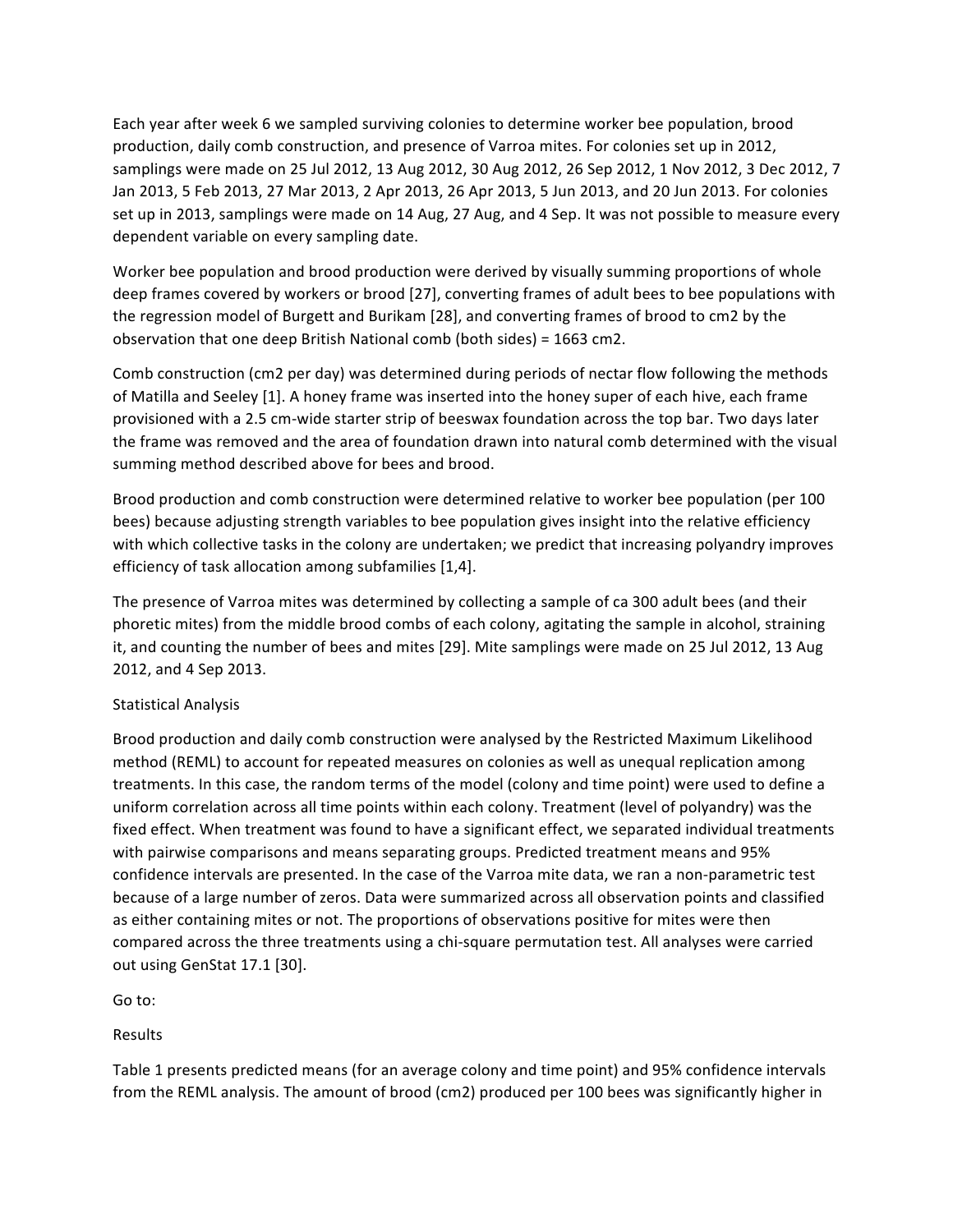colonies with queens inseminated with 30 or 60 drones than in colonies with queens inseminated with 15 drones (F = 5.2; df = 2,26; P = 0.013). No effect of insemination treatment was detected for cm2 comb constructed per 100 bees per day (F = 0.72; df = 2,11; P = 0.51). The chi-square permutation test (Table 2) shows that the proportion of samples positive for Varroa mites was not the same in all three treatments, with proportion of samples positive for mites higher than expected in colonies with queens inseminated with 15 drones.

| Table 1            |      |                                                                                                                                    |       |
|--------------------|------|------------------------------------------------------------------------------------------------------------------------------------|-------|
| 30, or 60 dresses. |      | Performance measures of honey bee colonies whose queens were inseminated with                                                      |       |
|                    |      | Values are predicted means a 95% CI. Means with different letters are different at the 59<br><b>Treatment Lower Predicted mean</b> | Upper |
|                    |      | Brood production (cm <sup>2</sup> per 100 worker bees)                                                                             |       |
| 15                 | 15.2 | $33.2 +$                                                                                                                           | 41.2  |
| 30                 | 38.4 | 44.8%                                                                                                                              | 51.2  |
| 66                 | 437  | 48.6 h                                                                                                                             | 54.5  |
| <b>Duit</b>        |      | comb construction (cm <sup>2</sup> per 100 weeker been)                                                                            |       |
| 15                 | 在漏   | 6.77                                                                                                                               | 1.16  |
| 30                 | 6.67 | 1.06                                                                                                                               | 1.45  |
|                    |      |                                                                                                                                    |       |

# Table 1

Performance measures of honey bee colonies whose queens were inseminated with pooled semen from 15, 30, or 60 drones.

|    |                         |   | Chi-square contingency test for number of samples positive or negative for Favou<br>9.12; range of 1000 permutations: 0.13-13.31; $P = 0.015$ ). |                 |  |  |  |  |
|----|-------------------------|---|--------------------------------------------------------------------------------------------------------------------------------------------------|-----------------|--|--|--|--|
|    |                         |   |                                                                                                                                                  |                 |  |  |  |  |
|    | Treatment Actual values |   | Produted values (under the assumption of identical ratio<br>samples in all these treatments)                                                     |                 |  |  |  |  |
|    |                         |   | Negative Positive Negative                                                                                                                       | <b>Positive</b> |  |  |  |  |
|    | ٠                       | ٠ | 13.3                                                                                                                                             | 33              |  |  |  |  |
| 15 |                         |   |                                                                                                                                                  |                 |  |  |  |  |
| 30 | <b>IS</b>               | ž | 16.4                                                                                                                                             | 46              |  |  |  |  |

## Table 2

Chi-square contingency test for number of samples positive or negative for Varroa mites (Pearson's  $\chi$ 2 = 9.12; range of 1000 permutations:  $0.13-13.31$ ; P =  $0.015$ ).

Go to:

## Discussion

Our results add to a growing base of evidence showing adaptive benefits of polyandry to the honey bee colony. Among colonies whose queens were inseminated with 15, 30, or 60 drones we found significantly more brood per bee and a lower proportion of samples positive for Varroa mites in colonies whose queens were inseminated with 30 or 60 drones. Under a simple GV model, the rapid plateauing of within-colony genetic relatedness with a queen's first 6 matings [12] would lead us to predict that no real differences exist within the range of polyandry used in this experiment (15–60 males). However, compared to a paternity number of 15, paternity numbers ≥30 showed significant improvements in two important fitness metrics which suggests benefits of polyandry at rates notably higher than the species average for A. mellifera ( $\sim$ 12 males [19]).

Our results are unique for identifying the highest levels of polyandry yet detected (n≥30 males) that confer colony-level benefit and for showing a benefit of polyandry in particular toward the parasitic mite V. destructor. By expanding the upper range of known queen mating number associated with colony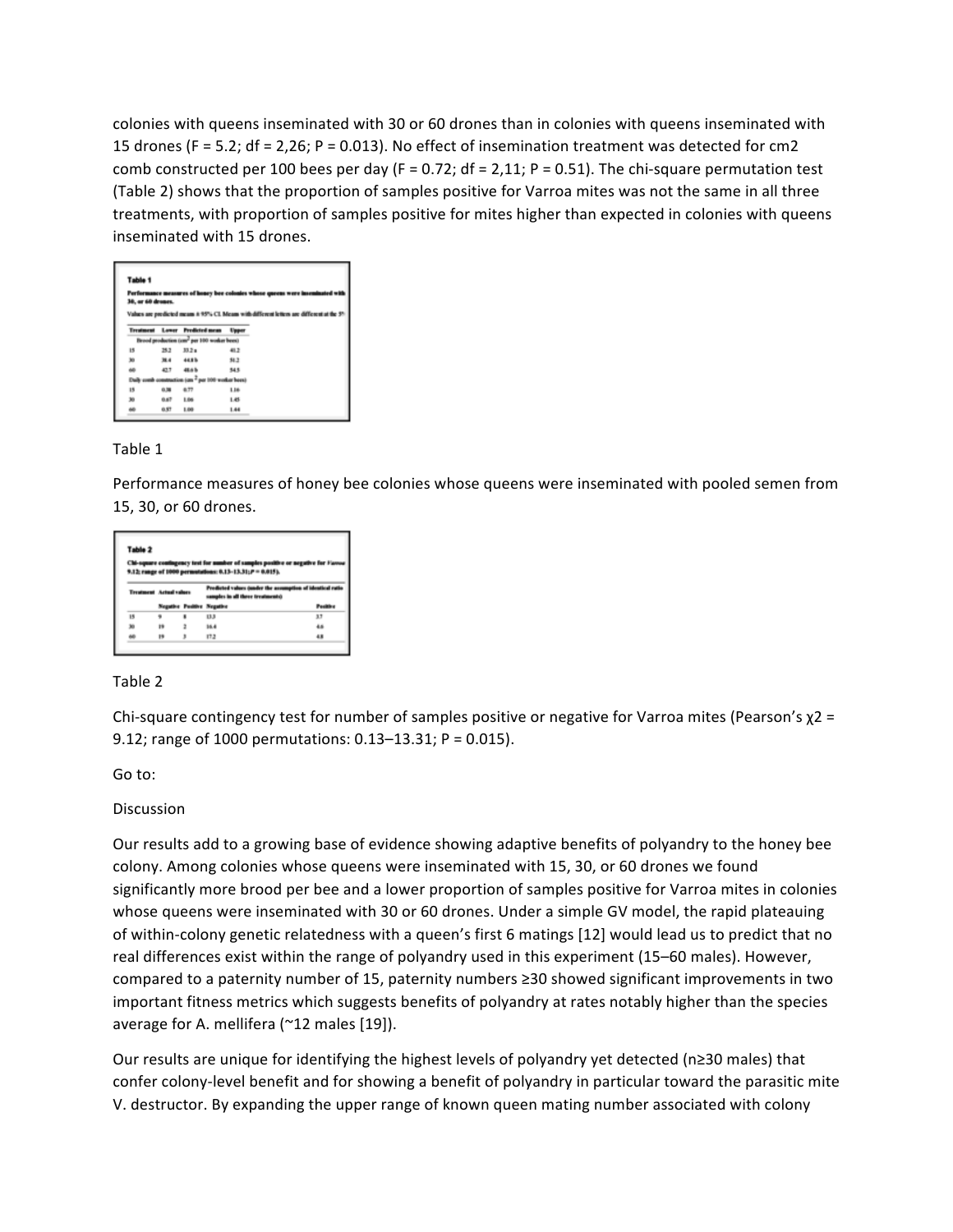benefits, our results underscore the importance of understanding how natural selection can reward polyandry at levels significantly higher than the species average. We believe two models are plausible starting points:

Our results are consistent with a model proposing beneficial non-additive interactions among subfamilies (hypothesis (1) in Introduction). Indeed, in those cases documenting natural evolution of Varroa resistance in managed A. mellifera there is invariably more than one resistance character involved [31,32]. To the extent these characters are under genetic control, parsed among subfamilies, and interact favorably this condition would select for extreme polyandry.

Our results are also consistent with a rare allele model predicting that high rates of polyandry are associated with lower infestation rates of a virulent parasite such as Varroa for which there are few resistance alleles. The fact that Varroa resistance in A. mellifera is under partial genetic control is welldocumented (see review in Rosenkranz et al [23]), but being a non-natural parasitic relationship these resistance alleles are not numerous. This allelic poverty been shown for such mite-resistance phenotypes as hygienic behavior [33], reduced mite reproduction [34], and bee grooming behavior [35]. Varroa has been in the UK only since 1992 [36], further limiting possibilities for resistance mutations. Moreover, it is arguable that the practice of beekeeper-applied acaricides retards accumulation of rare resistance alleles in managed populations. Thus the Varroa  $/$  A. mellifera system is a good candidate for testing a rare allele hypothesis for the evolution of honey bee polyandry.

Two field studies give valuable insight into the association of hyperpolyandry and Varroa levels. When examining 30 colonies in Germany whose queens were naturally mated with a range of 10–28 males, Neumann and Moritz [37] failed to detect a correlation between colony Varroa mite levels and queen mating number. In New York state, Tarpy et al [38] found no significant differences in mating number between queens from feral (therefore untreated for Varroa) colonies in the Arnot Forest (mean mating frequency 17.4  $\pm$  9.8) and queens from two nearest managed apiaries (20.8  $\pm$  5.9 or 16.0  $\pm$  6.4). From the vantage of an uncomplicated GV model, neither study supports the expectation that polyandry increases in response to a virulent parasite such as Varroa. Indeed, Tarpy et al [38] conclude that "hyperpolyandry of honey bees has been shaped on an evolutionary timescale rather than on an ecological one." However, neither study constitutes a direct test of the rare allele model with which we expect benefits to accrue from effects that are more stochastic (presence or absence of rare alleles) than additive (GV sensu stricto). Indeed, the model seems most promising for explaining polyandry at the extreme highs of known distributions. Our experiment shows benefit at these high ranges. Perhaps we need to rethink what constitutes hyperpolyandry.

A direct test of the rare allele model would require the disambiguation and control of three potentially interacting factors: the genetic variation represented in the queen's spermatheca (GV sensu stricto), her degree of polyandry, and presence or absence of beneficial alleles.

Finally, it cannot be overlooked that polyandry may have an expanding role to play in mitigating health problems facing managed A. mellifera around the world. The pursuit of genetic host resistance, traditionally focused on targeted character-based selection programs, is championed as the best sustainable solution to the non-natural Varroa / A. mellifera relationship [23]. But it is not mutually exclusive to integrate traditional character-based selection with enhanced polyandry in order to maximize genetic benefits for managed systems.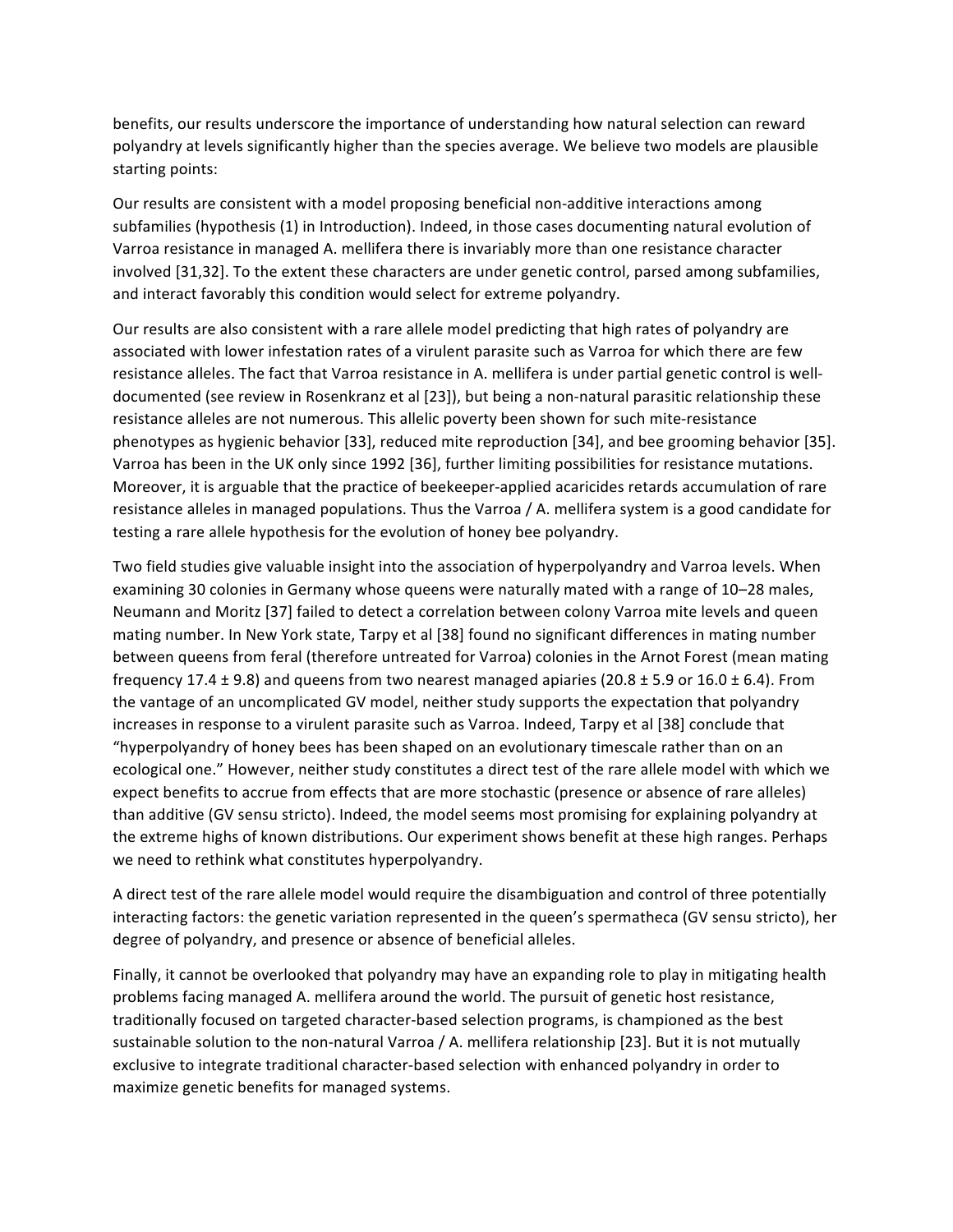Go to:

Acknowledgments

This work was assisted by the technical contributions of Damian Cierniak and Jack Wilford.

Go to:

**Funding Statement** 

Funding was provided by the Trans-Atlantic exchange program of the Biotechnology and Biological Sciences Research Council, the USDA Managed Pollinator Coordinated Agricultural Project, and the C.B. Dennis British Beekeepers Research Trust. The funders had no role in study design, data collection and analysis, decision to publish, or preparation of the manuscript.

1. Matilla HR, Seeley TD (2007) Genetic diversity in honey bee colonies enhances productivity and fitness. Science 317: 362-364 [PubMed]

2. Tarpy DR, vanEnglesdorp D, Pettis JS (2013) Genetic diversity affects colony survivorship in commercial honey bee colonies. Naturwissenschaften 100: 723-728 doi: 10.1007/s00114-013-1065-y [PubMed]

3. Crozier RH, Consul PC (1976) Conditions for genetic polymorphisms in social Hymenoptera under selection at the colony level. Theor Popul Biol 10: 1-9 [PubMed]

4. Oldroyd BP, Fewell JH (2007) Genetic diversity promotes homeostasis in insect colonies. Trends Ecol Evol 22: 408-413 [PubMed]

5. Page RE Jr, Robinson GE, Fondrk MK, Nasr ME (1995) Effects of worker genotypic diversity on honey bee colony development and behavior (Apis mellifera L.). Behav Ecol Sociobiol 36: 387-396

6. Page RE (1980) The evolution of multiple mating behavior by honey bee queens (Apis mellifera L.). Genetics 96: 263-273 [PMC free article] [PubMed]

7. Sherman PW, Seeley TD, Reeve HK (1988) Parasites, pathogens, and polyandry in social Hymenoptera. Am Nat 131: 602-610

8. Keller L, Reeve HK (1994) Genetic variability, queen number, and polyandry in social Hymenoptera. Evolution 48: 694-704

9. Cole BJ (1983) Multiple mating and the evolution of social behavior in the Hymenoptera. Behav Ecol Sociobiol 12: 191-201

10. Kraus FB, Neumann P, van Praagh J, Moritz RFA (2004) Sperm limitation and the evolution of extreme polyandry in honeybees (Apis mellifera L). Behav Ecol Sociobiol 55: 494-501 doi: 10.1007/s00265-003-0706-0

11. Halliday T, Arnold SJ (1987) Multiple mating by females: a perspective from quantitative genetics. Anim Behav 35: 939-941

12. Palmer KA, Oldroyd BP (2000) Evolution of multiple mating in the genus Apis. Apidologie 31: 235– 248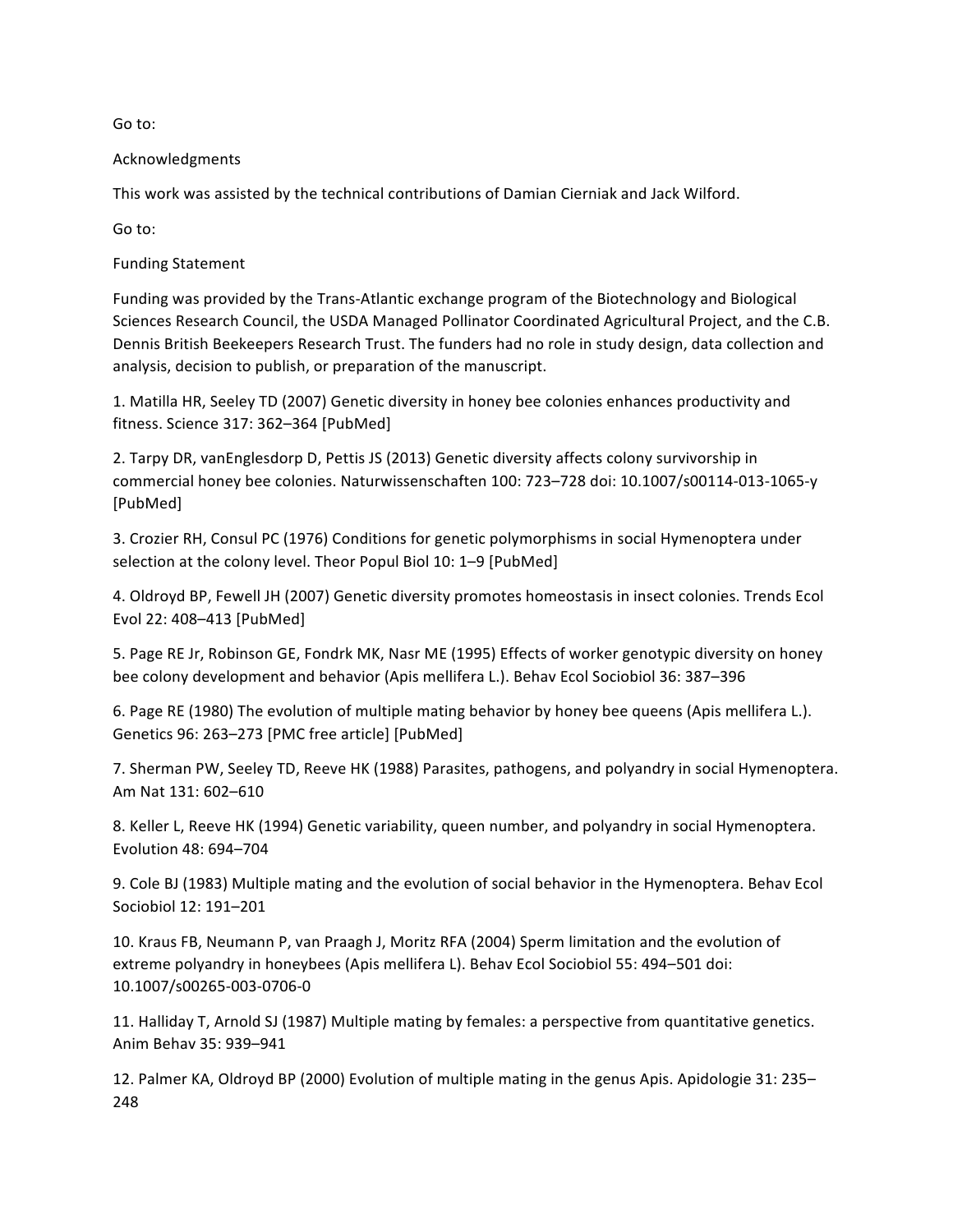13. Liersch S, Schmid-Hempel P (1998) Genetic variation within social insect colonies reduces parasite load. Proc Roy Soc B 265: 221-225

14. Shykoff JA, Schmid-Hempel P (1991) Parasites and the advantage of genetic variability within social insect colonies. Proc Roy Soc B 243: 55-58

15. Sherman PW, Seeley TD, Reeve HK (1988) Parasites, pathogens, and polyandry in social Hymenoptera. Am Nat 131: 602-610

16. Seeley TD, Tarpy DR (2007) Queen promiscuity lowers disease within honeybee colonies. Proc Roy Soc B 274: 67–72 doi: 10.1098/rspb.2006.3702 [PMC free article] [PubMed]

17. Tarpy DR (2003) Genetic diversity within honeybee colonies prevents severe infections and promotes colony growth. Proc Roy Soc B 270: 99–103. doi: 10.1098/rspb.2002.2199 [PMC free article] [PubMed]

18. Tarpy DR, Seeley TD (2006) Lower disease infections in honey bee (Apis mellifera) colonies headed by polyandrous vs monandrous queens. Naturwissenschaften 93: 195–199 [PubMed]

19. Tarpy DR, Nielsen R, Nielsen DI (2004) A scientific note on the revised estimates of effective paternity frequency in Apis. Insect Soc 51: 203-204. doi: 10.1007/s00040-004-0734-4

20. Estroup A, Soulignac M, Cornuet J (1994) Precise measurement of the number of patrilines and of genetics relatedness in honeybee colonies. Proc Roy Soc B 258: 1-7

21. Fuchs S, Moritz RFA (1999) Evolution of extreme polyandry in the honeybee, Apis mellifera L. Behav Ecol Sociobiol 45: 269-275

22. Yue C, Schröder M, Bienefeld K, Genersch E (2006) Detection of viral sequences in semen of honey bees (Apis mellifera): Evidence for vertical transmission of viruses through drones. J Invert Pathol 92: 105–108.!http://dx.doi.org/10.1016/j.jip.2006.03.001 [PubMed]

23. Rosenkranz P, Aumeier P, Ziegelmann B (2010) Biology and control of Varroa destructor. J Invert Pathol 103: S96-S119 [PubMed]

24. Harbo JR (1985) The instrumental insemination of queen bees, parts I and II. Am Bee J 125: 197–202, 282–287

25. Cobey SW (2007) Comparison studies of instrumentally inseminated and naturally mated honey bee queens and factors affecting their performance. Apidologie 38: 390-410

26. Mackensen O (1947) Effect of carbon dioxide on initial oviposition of artificially inseminated and virgin queen bees. J Econ Entomol 40: 344–349 [PubMed]

27. Delaplane KS, van der Steen J, Guzman-Novoa E (2012) Standard methods for estimating strength parameters of Apis mellifera colonies. In V Dietemann; JD Ellis; P Neumann (Eds) The COLOSS BEEBOOK, Vol. I: Standard methods for Apis mellifera research. J Apic Res 51(5): http://dx.doi.org/10.3896/IBRA.1.51.5

28. Burgett M, Burikam I (1985) Number of adult honey bees (Hymenoptera: Apidae) occupying a comb: A standard for estimating colony populations. J Econ Entomol 78: 1154–1156